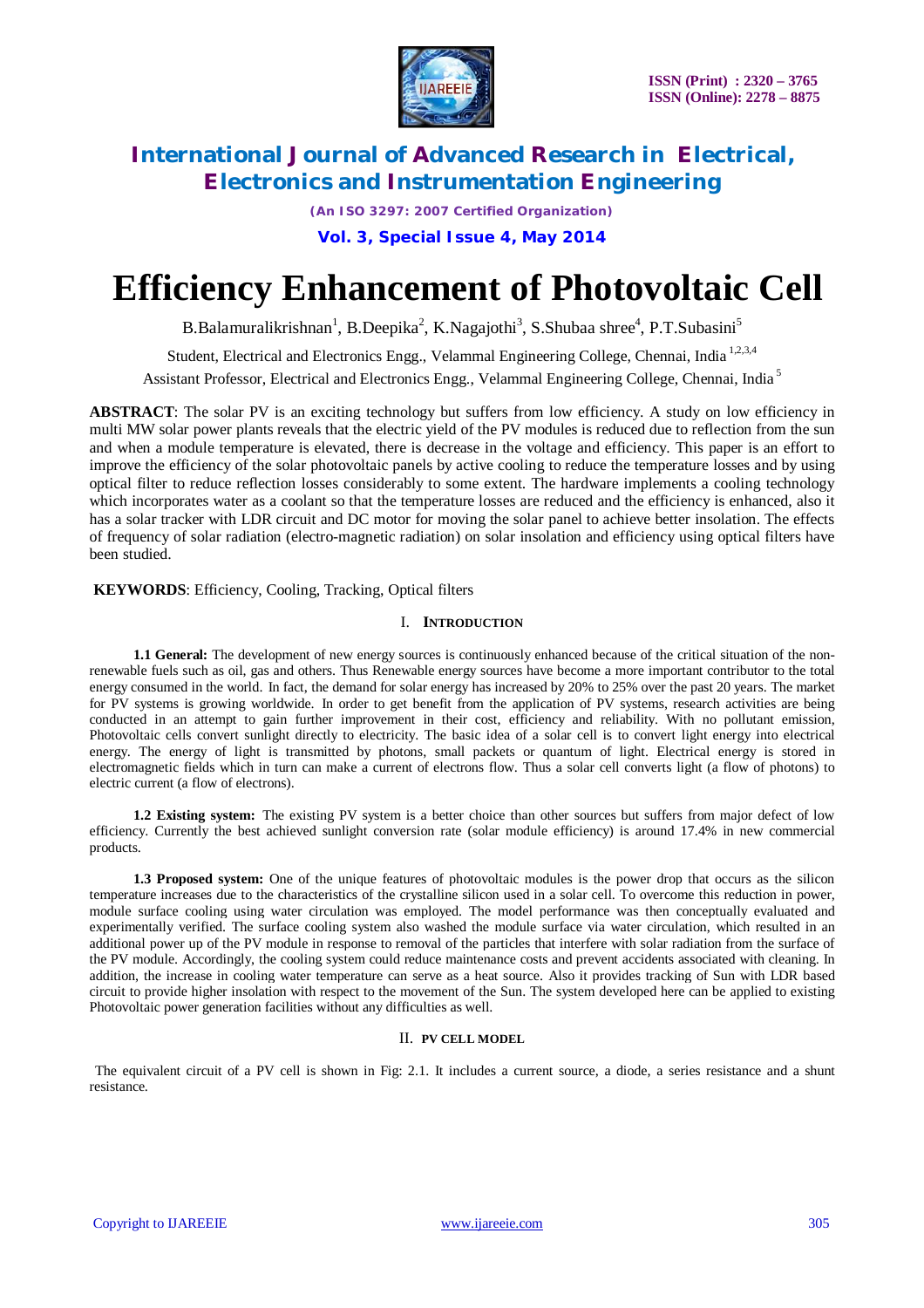

*(An ISO 3297: 2007 Certified Organization)*

**Vol. 3, Special Issue 4, May 2014**



**Fig: 2.1.** PV cell equivalent circuit

In view of that, the current to the load can be given as

$$
I = I_{ph} - I_s \left( exp \frac{q(V+IR_s)}{NKT} - 1 \right) - \frac{(V+R_sI)}{R_{sh}} \tag{1}
$$

In this equation,  $I_{ph}$  is the photocurrent,  $I_s$  is the reverse saturation current of the diode, *q* is the electron charge, V is the voltage across the diode, K is the Boltzmann's constant T is the junction temperature, N is the ideality factor of the diode and  $R_{\rm sh}$  are the series and shunt resistors of the cell respectively.

#### III. **EFFECT OF TEMPERATURE VARIATION**

Solar cells are sensitive to temperature. Increases in temperature reduce the band gap of a semiconductor, thereby effecting most of the semiconductor material parameters. In a solar cell, the parameter most affected by an increase in temperature is the open-circuit voltage. As the temperature increases, the open-circuit voltage decreases, thereby decreasing the fill factor and finally decreasing the efficiency of a solar cell. It is recommended to operate at 25oC.The power output for different operating temperatures is shown in Figure 3.1



**Fig: 3.1.** PV cell Power versus Voltage curves for different temperatures

The diode reverse saturation current varies as a cubic function of the temperature and it can be expressed as:

$$
I_{s}(T) = I_{s} \left(\frac{T}{T_{\text{nom}}}\right)^{3} \exp\left(\left(\frac{T}{T_{\text{nom}}}-1\right) \frac{E_{g}}{NV_{t}}\right)
$$
 (2)

where, Is is the diode reverse saturation current, Thom is the nominal temperature, T is the junction temperature, N is the ideality factor of the diode , Eg is the band gap energy of the semiconductor and Vt is the thermal voltage. In general, for a given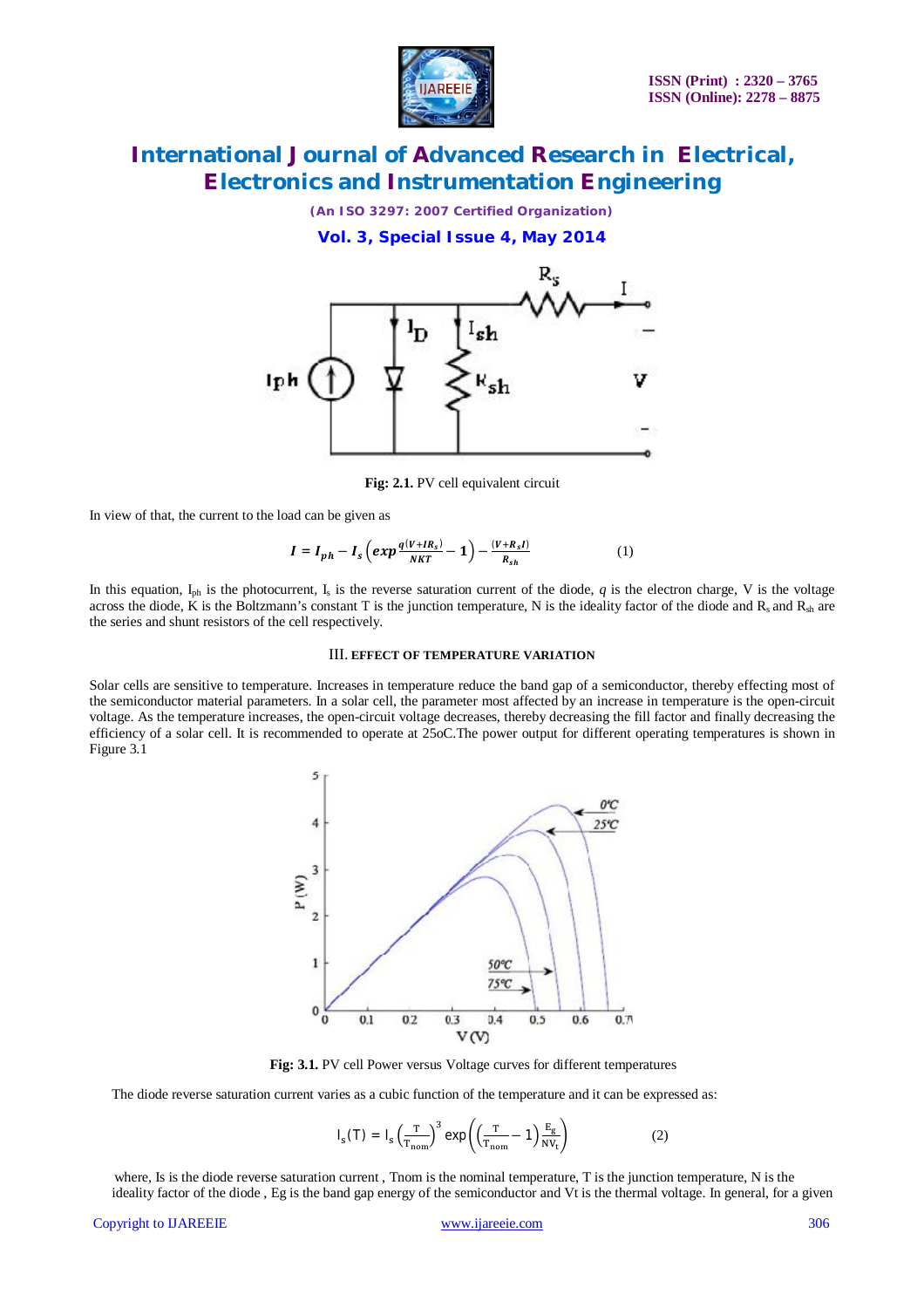

*(An ISO 3297: 2007 Certified Organization)*

### **Vol. 3, Special Issue 4, May 2014**

solar radiation, when the cell temperature increases, the open circuit voltage Voc drops slightly, while the short circuit current increases.

One of the main obstacles that face the operation of photovoltaic panels is overheating due to excessive solar radiation and high ambient temperatures. Overheating reduces the efficiency of the panels dramatically. The P-V characteristics is the relation between the electrical power output P of the solar cell and the output voltage V, while the solar irradiance E, and module temperature  $T_m$ , are kept constant. If any of those two factors, namely  $T_m$  and E, are changed the whole characteristics change. The maximum power output from the solar cells decreases as the cell temperature increases. Thus the heating of the PV panels can affect the output of the panels significantly.



**Fig: 3.2.** Performance of solar panel for different temperatures

#### IV. **EFFECT OF SOLAR RADIATION VARIATION**

The term irradiance is defined as the measure of power density of sunlight received at a location on the earth and is measured in watt per metre square. Irradiation is the measure of energy density of sunlight. As the solar insolation keeps on changing throughout the day similarly I-V and P-V characteristics varies. With the increasing solar irradiance both the open circuit voltage and the short circuit current increases and the maximum power point varies. The light intensity on a solar cell is called the number of suns, where 1 sun corresponds to standard illumination 1 KW/m<sup>2</sup>. Solar cells experience daily variations in light intensity, with the incident power from the sun varying between 0and 1 KW/m<sup>2</sup>.



**Fig: 4.1.** PV cell Power versus Voltage curves for different solar radiations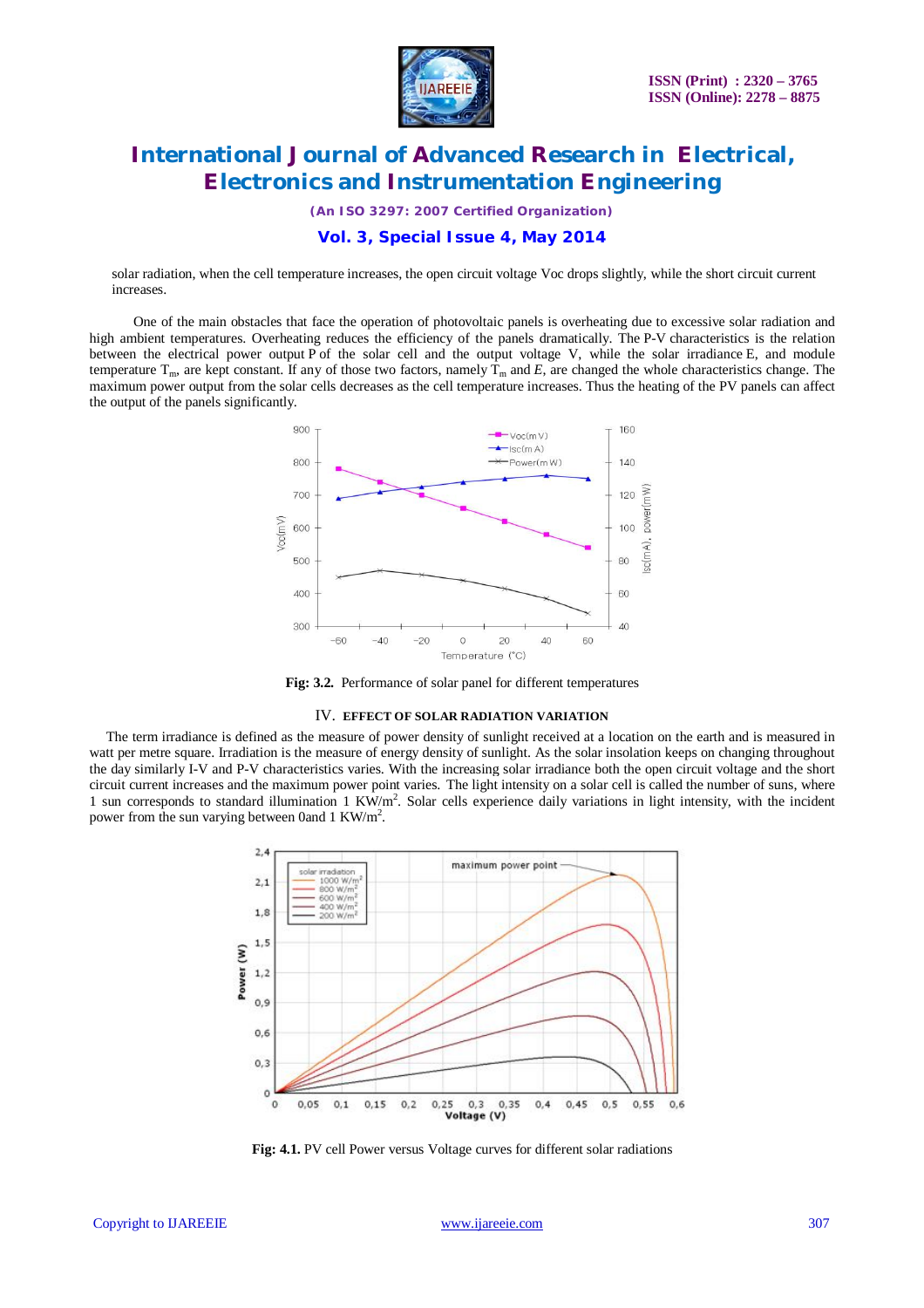

*(An ISO 3297: 2007 Certified Organization)*

### **Vol. 3, Special Issue 4, May 2014**

### V. **HARDWARE IMPLEMENTATION**



**Fig: 5.1.** Experimental setup

The hardware consists of two parts:

- 1. Cooling unit
- 2. Solar tracking unit

**5.1 Cooling unit:** This unit consists of LM 35, a temperature sensor interfaced with PIC and place over the panel. When the temperature of panel reaches above  $35^{\circ}$ C (i.e., above the standard temperature conditions), then LM 35 senses it and send a signal to PIC. Then PIC controller will send a signal to relay to turn on for 30 seconds, which in turn will excite the DC pump to pump water from the tank. This water not only cools the panel but also cleans it. Then the used water is returned to the tank. After cooling the panel again the temperature is sensed and the cycle is repeated. It saves energy as well as water by utilizing DC pump and water only when the temperature is elevated.



Fig: 6.2. Cooling unit for panel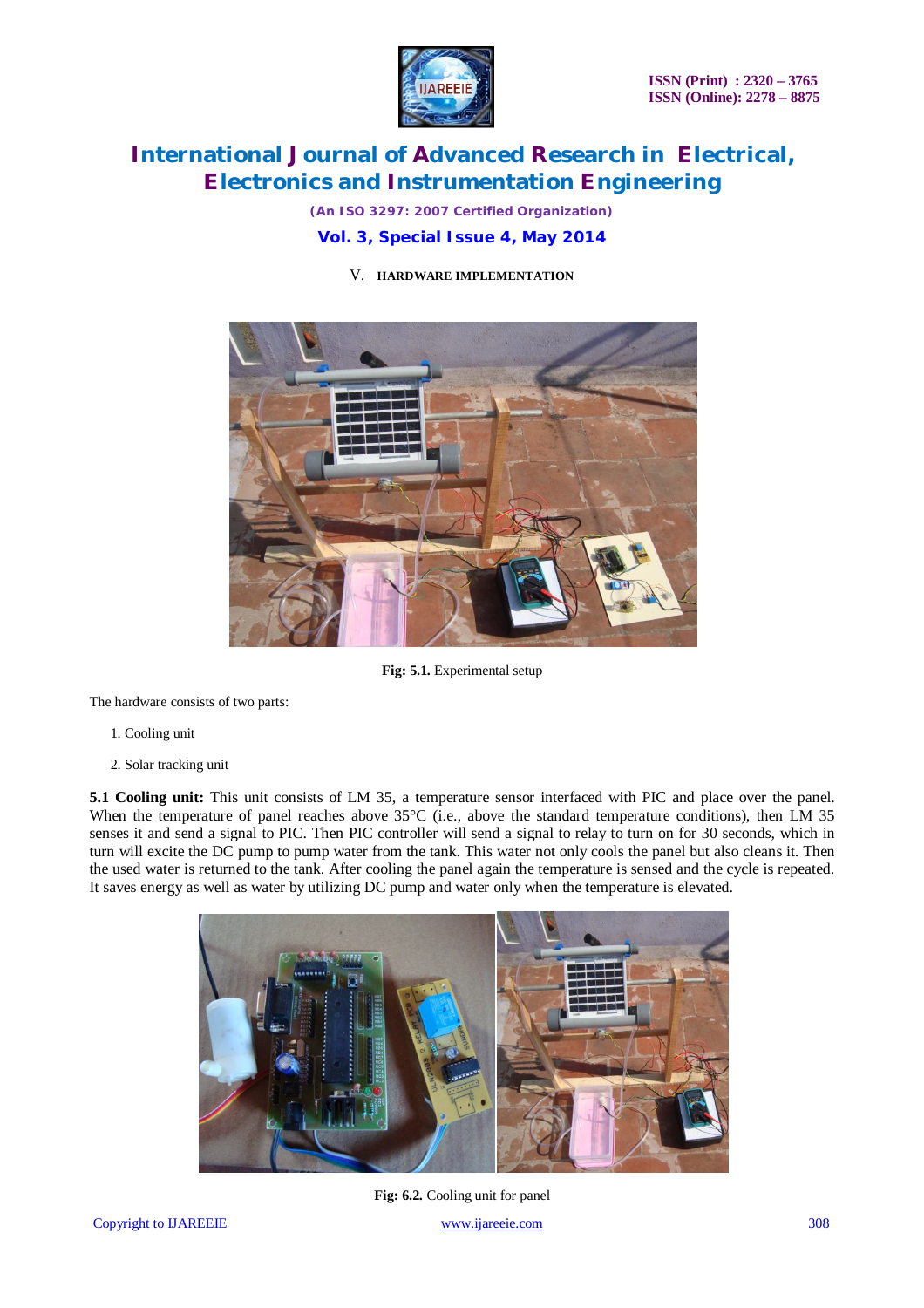

*(An ISO 3297: 2007 Certified Organization)*

### **Vol. 3, Special Issue 4, May 2014**

**5.2 Solar tracking unit:** This hardware unit has a LDR circuit fitted on the panel. When it is dark or no sufficient light fall on the LDR fitted with the panel, it will excite a relay and hence a DC motor whose mechanical setup will move the panel in such a direction to provide better solar insolation. The motor will be moving the panel till the enough solar radiation is obtained by the panel.



**Fig: 6.3.** Solar tracking unit



**Fig: 6.4.** Current versus Voltage curves showing the effect of cooling on panel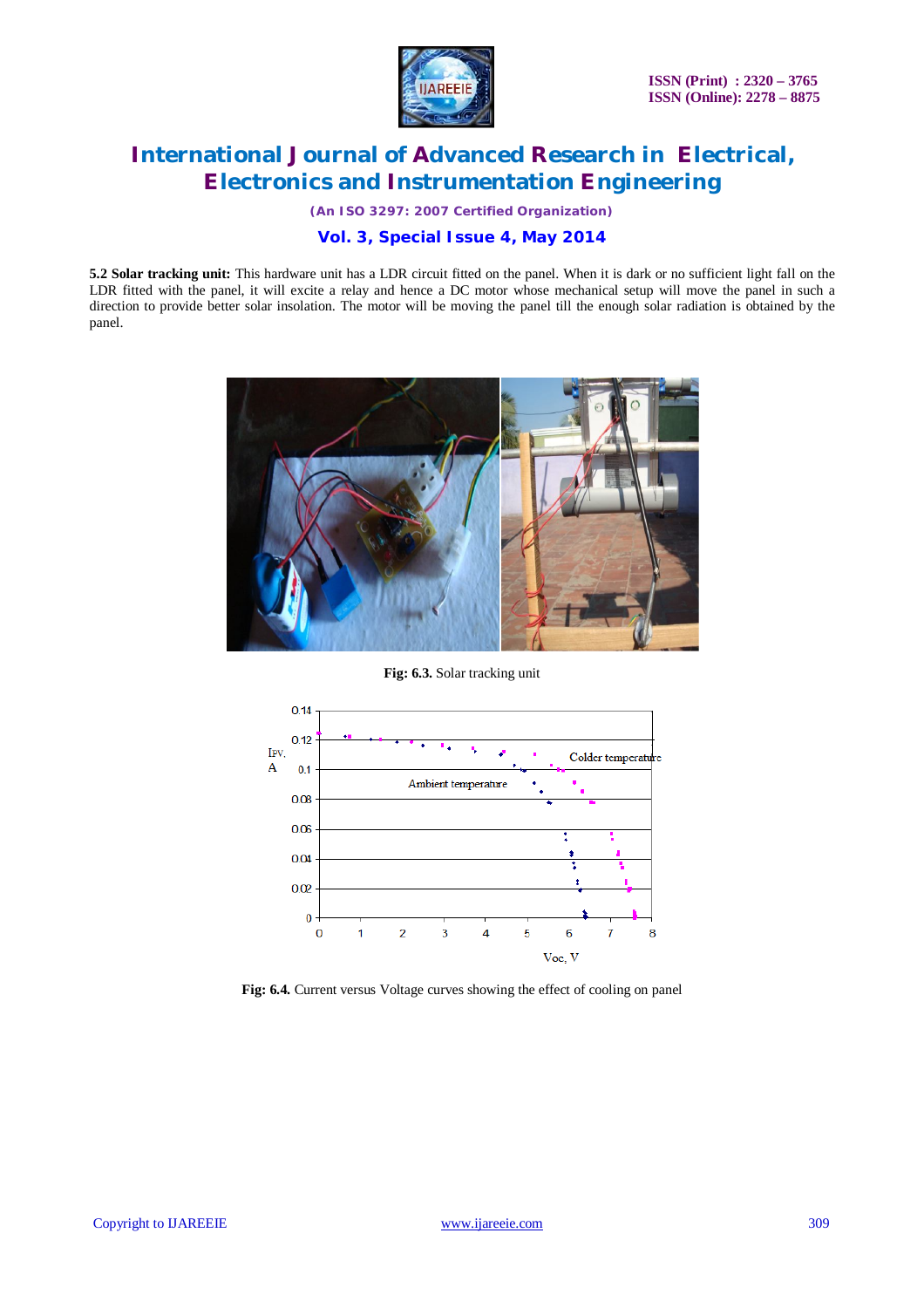

*(An ISO 3297: 2007 Certified Organization)*

### **Vol. 3, Special Issue 4, May 2014**

| <b>OPEN CIRCUIT</b><br><b>VOLTAGE</b><br>$(V_{OC})$ | <b>TIME</b> |       |       |       |       |       |       |       |
|-----------------------------------------------------|-------------|-------|-------|-------|-------|-------|-------|-------|
|                                                     | 9A.M        | 10A.M | 11A.M | 12P.M | 1P.M  | 2P.M  | 3P.M  | 4P.M  |
| $\mathbf{v_{oc}}$<br>WITHOUT COOLING                | 10.05V      | 9.85V | 9.64V | 9.43V | 9.18V | 8.93V | 8.72V | 8.41V |
| $\mathbf{v_{oc}}$<br>WITH AIR COOLING               | 10.07V      | 9.87V | 9.69V | 9.51V | 9.32V | 9.11V | 9.05V | 8.91V |
| $\mathbf{V_{OC}}$<br>WITH WATER COOLING             | 10.09V      | 9.89V | 9.80V | 9.69V | 9.51V | 9.32V | 9.20V | 9.00V |

Table: 6.1. Test results for air and water cooling of a 3W panel

Using air as a coolant was found to decrease the solar cells temperature by 4.7 °C and increases the solar panel efficiency by 2.6%, while using water as a coolant was found to decrease the solar cells temperature by 8 °C and the panel efficiency by 3%. Therefore, cooling by water was found to be more effective than cooling by air.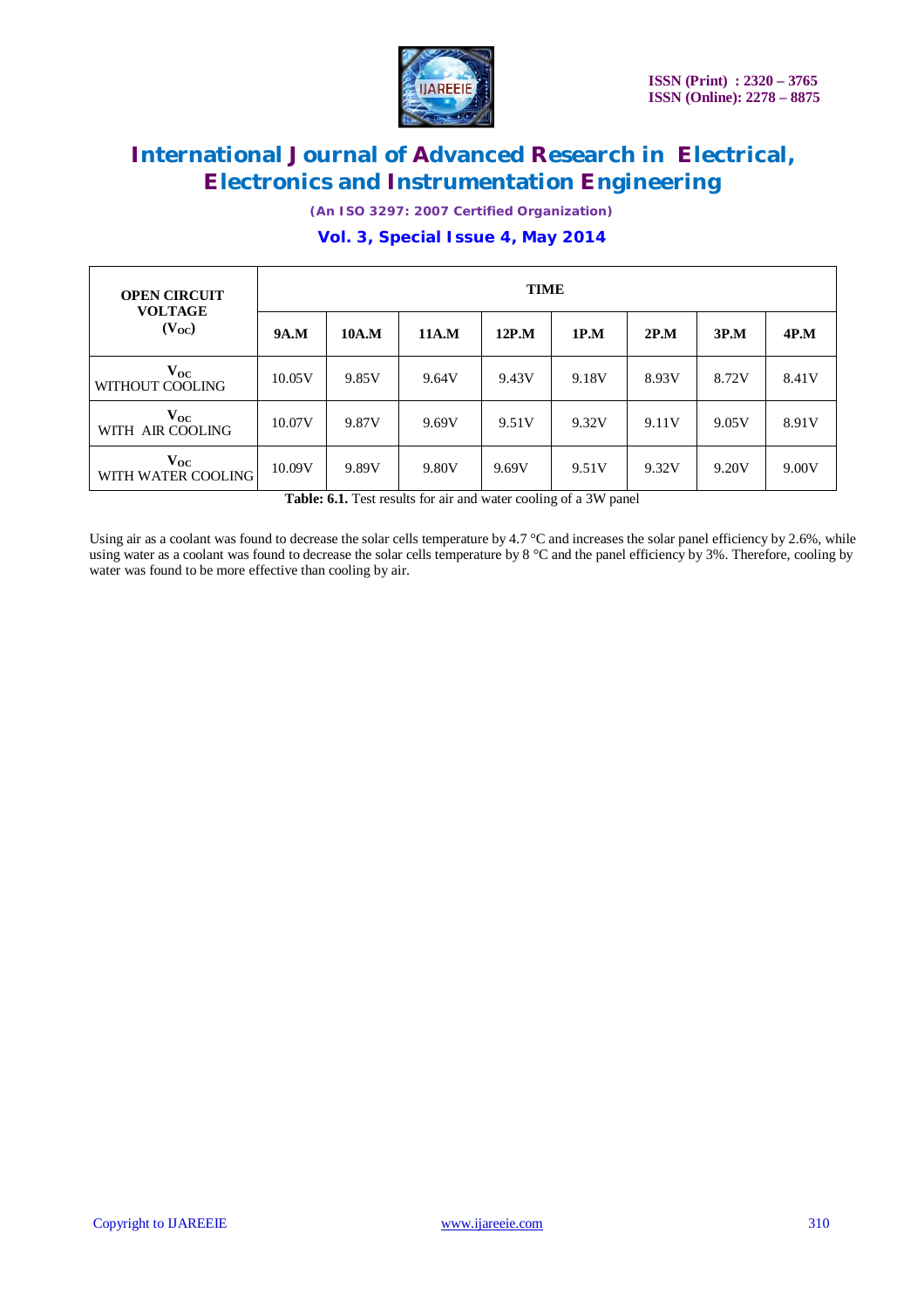

*(An ISO 3297: 2007 Certified Organization)*

### **Vol. 3, Special Issue 4, May 2014**

#### VI. **ANALYSIS WITH OPTICAL FILTERS**

**6.1 Optical filters:** Optical filters selectively transmit light in a particular range of wavelengths that is colours, while blocking others. Depending on construction, photovoltaic modules can produce electricity from a range of frequencies of light, but usually cannot cover the entire solar range (specifically, ultraviolet, infrared and low or diffused light). Hence much of the incident sunlight energy is wasted by solar modules, and they can give far higher efficiencies if illuminated with monochromatic light. Therefore, another design concept is to split the light into different wavelength ranges and direct the beams onto different cells tuned to those ranges. This has been projected to be capable of raising efficiency by 50%.

**6.2 Effect of frequency of light on solar insolation:** In general solar insolation depends greatly depends on frequency (inverse of wavelength) of light that fall on the panel. This can be depicted mathematically as follows:

From Planck's law for black body,

$$
I(v,T) = \frac{2hv^3}{c^2} \frac{1}{\left(e^{\frac{hv}{kT}} - 1\right)}
$$
(3)

where, I = power per unit area(W/m<sup>2</sup>), h=planck's constant,  $v$  =frequency of radiation, c=velocity of light in vaccum, k=Boltzmann constant, T=absolute temperature. Also I is approximately equal to β(solar insolation)



**Fig: 6.1.** Simulation diagram for PV array with optical filter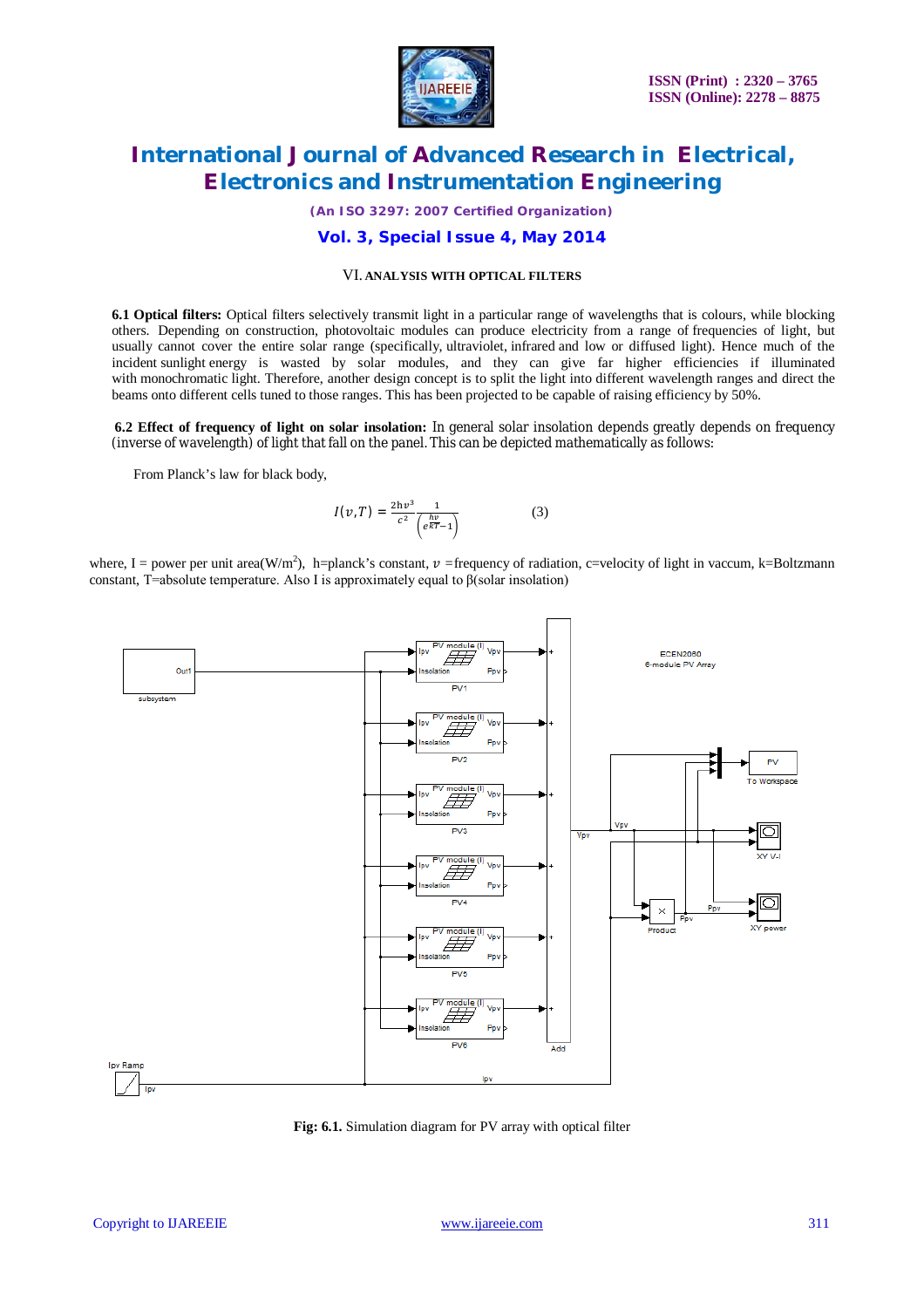

*(An ISO 3297: 2007 Certified Organization)*

**Vol. 3, Special Issue 4, May 2014**



**Fig: 6.2.** Subsystem for frequency effect on insolation